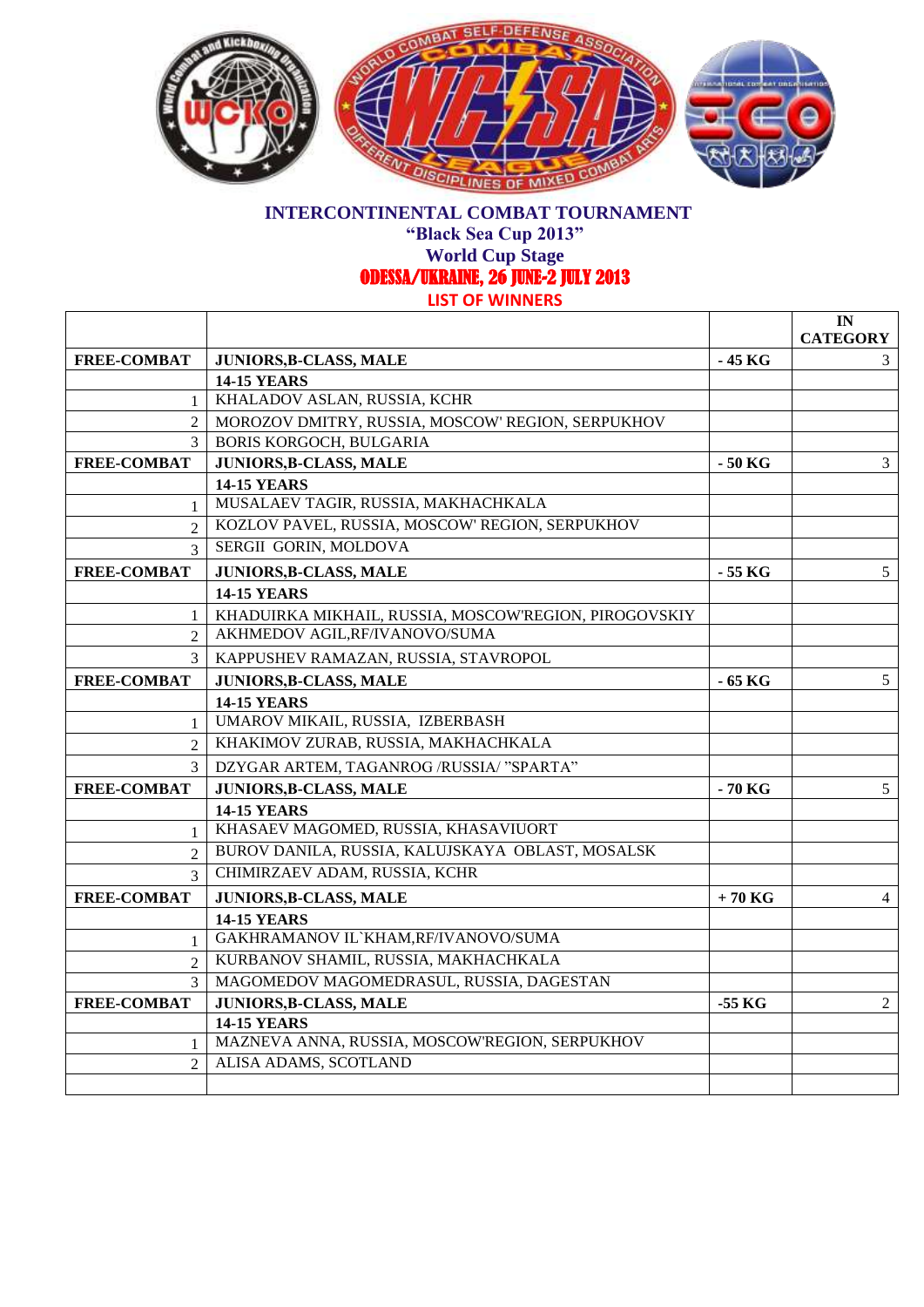

## **INTERCONTINENTAL COMBAT TOURNAMENT**

**"Black Sea Cup 2013"**

**World Cup Stage** 

ODESSA/UKRAINE, 26 JUNE-2 JULY 2013

**LIST OF WINNERS**

| <b>FREE-COMBAT</b>          | JUNIORS, A-CLASS, MALE                                | $-55$ KG | $\mathfrak{Z}$ |
|-----------------------------|-------------------------------------------------------|----------|----------------|
|                             | <b>16-17 YEARS</b>                                    |          |                |
| 1                           | TOKHCHUKOV MURAT, RUSSIA, YAROSLAVL                   |          |                |
| $\mathfrak{D}$              | LUKMANOV KHAIRUDIN, RUSSIA, YAROSLAVL                 |          |                |
| $\mathfrak{Z}$              | KHAMAEV SAIKHAN, RUSSIA, KCHR                         |          |                |
| <b>FREE-COMBAT</b>          | <b>JUNIORS, A-CLASS, MALE</b>                         | $-60$ KG | 7              |
|                             | <b>16-17 YEARS</b>                                    |          |                |
| 1                           | USPANOV SHAMIL, RUSSIA, KCHR                          |          |                |
| $\mathcal{D}_{\mathcal{L}}$ | MAGOMEDOV MURAD, RUSSIA, MAKHACHKALA                  |          |                |
|                             | VAKHIDOV RUSTAM, RUSSIA, MOSCOW'REGION, KRASNIE       |          |                |
| 3                           | <b>KRILIYA</b>                                        |          |                |
| <b>FREE-COMBAT</b>          | <b>JUNIORS, A-CLASS, MALE</b>                         | - 65 KG  | 8              |
|                             | <b>16-17 YEARS</b>                                    |          |                |
| 1                           | KHABIBOV MAGOMED, RUSSIA, STAVROPOL                   |          |                |
| 2                           | IGNATOV MURADF, RUSSIA, KALUJSKAYA OBL, VOROTINSK     |          |                |
| 3                           | GUSEYNOV MUSA, RUSSIA/TROITSK CHELYAB. REGION./DYUSSH |          |                |
| 3                           | NASIROV MURAD, SUMGAIT /AZERBAIJAN/ "SAYOKAN"         |          |                |
| <b>FREE-COMBAT</b>          | <b>JUNIORS, A-CLASS, MALE</b>                         | - 70 KG  | 8              |
|                             | <b>16-17 YEARS</b>                                    |          |                |
| $\mathbf{1}$                | SHAKHRURAMZANOV GEORGIY, RUSSIA, KHASAVIOURT          |          |                |
| $\overline{2}$              | BURSAKOV MAGOMED, GROZNY /RUSSIA/ "ATLANT"            |          |                |
| 3                           | AGARAGIMOV SAID, RUSSIA, DERBENT                      |          |                |
| 3                           | KHANIEV ISA, RUSSIA, STAVROPOL                        |          |                |
| <b>FREE-COMBAT</b>          | JUNIORS, A-CLASS, MALE                                | - 75 KG  | 3              |
|                             | <b>16-17 YEARS</b>                                    |          |                |
| 1                           | KURAMAGOMEDOV RAMAZAN, RUSSIA, MAKHACHKALA            |          |                |
| 2                           | TSUROV ADAM, RUSSIA, STAVROPOL                        |          |                |
| 3                           | SHULKO ROMAN, RUSSIA, UFA                             |          |                |
| <b>FREE-COMBAT</b>          | JUNIORS, A-CLASS, MALE                                | $-81$ KG | $\mathfrak{Z}$ |
|                             | <b>16-17 YEARS</b>                                    |          |                |
| 1                           | ALOYAN GURGEN, RUSSIA, STAVROPOL                      |          |                |
| $\overline{2}$              | TSAKUEV SHAMIL, RUSSIA, KCHR                          |          |                |
| 3                           | IDIRZAEV KHASMAGOMED, RUSSIA, KCHR                    |          |                |
| <b>FREE-COMBAT</b>          | JUNIORS, A-CLASS, MALE                                | $+81$ KG | $\mathfrak{Z}$ |
|                             | <b>16-17 YEARS</b>                                    |          |                |
| 1                           | AKHMETKHANOV USMAN, RUSSIA, KCHR                      |          |                |
| 2                           | USMAEV ADAM, RUSSIA, KCHR                             |          |                |
| 3                           | KONNOV ALEXEY, RUSSIA/TROITSK CHELYAB. REGION./DYUSSH |          |                |
| <b>FREE-COMBAT</b>          | <b>JUNIORS, A-CLASS, FE MALE</b>                      | $-60$ KG | 3              |
|                             | <b>16-17 YEARS</b>                                    |          |                |
|                             | SAFRONOVA NATALIA, PETROPAVLOVSK-KAMSHATSKI/RUSSIA    |          |                |
| $\overline{2}$              | SEMENOVA ANNA, RUSSIA, STAVROPOL                      |          |                |
|                             |                                                       |          |                |
| 3                           | KINDRUK ANASTASIYA, RUSSIA, MOSCOW                    |          |                |